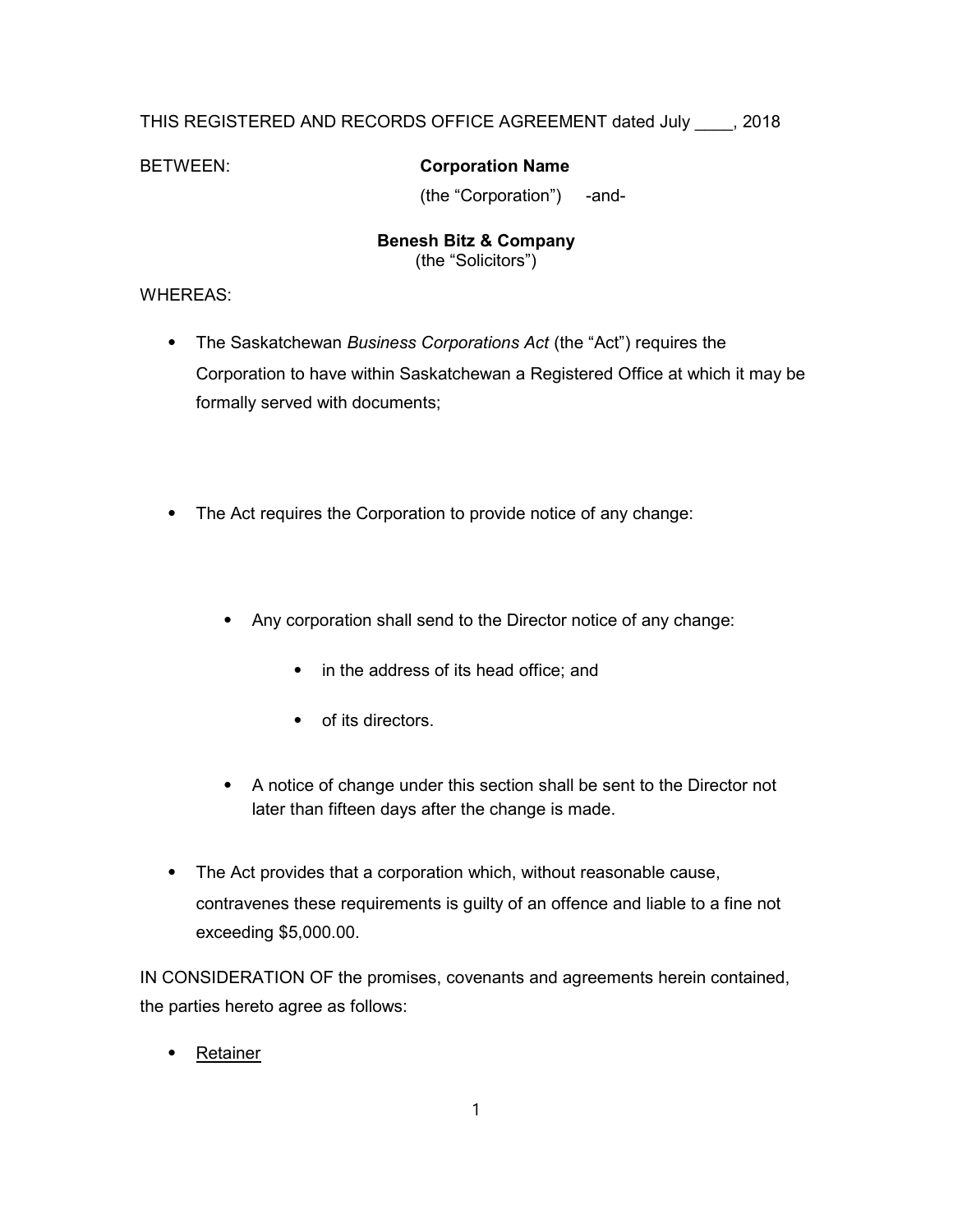1.1 The Corporation retains the Solicitors as its agents and the Solicitors shall act for the Corporation as its Registered Office and Records Office upon the terms of this Agreement.

#### 2. Responsibilities of the Corporation

- 2.1 The Corporation shall promptly provide the Solicitors with all information and documents necessary to keep the records of the Corporation current and as required by the Act, including but not limited to:
	- a) Particulars of any change in directors or officers (full names, addresses and dates of change) and any change of address for current directors and officers;
	- b) Particulars of any change in the business or mailing addresses of the Corporation or of its telephone numbers or email addresses;
	- c) Particulars and copies of documents in connection with any extraprovincial registration of the Corporation in any other jurisdiction, if not coordinated by the Solicitors;
	- d) Particulars and copies of documents in connection with any amendment to the Corporation that effects:
		- ⦁ A change of its name;
		- ⦁ An amalgamation of the corporation with one or more other corporations; or
		- ⦁ A continuance under the laws of another jurisdiction as if it had been incorporated under the laws of that other jurisdictions;
	- 2.2 The Corporation shall indemnify and save harmless the Solicitors from and against all claims, liabilities, losses, damages, charges, costs and expenses which the Solicitors may bear, suffer or incur arising out of acting as the Corporation's Registered Office and Records Office.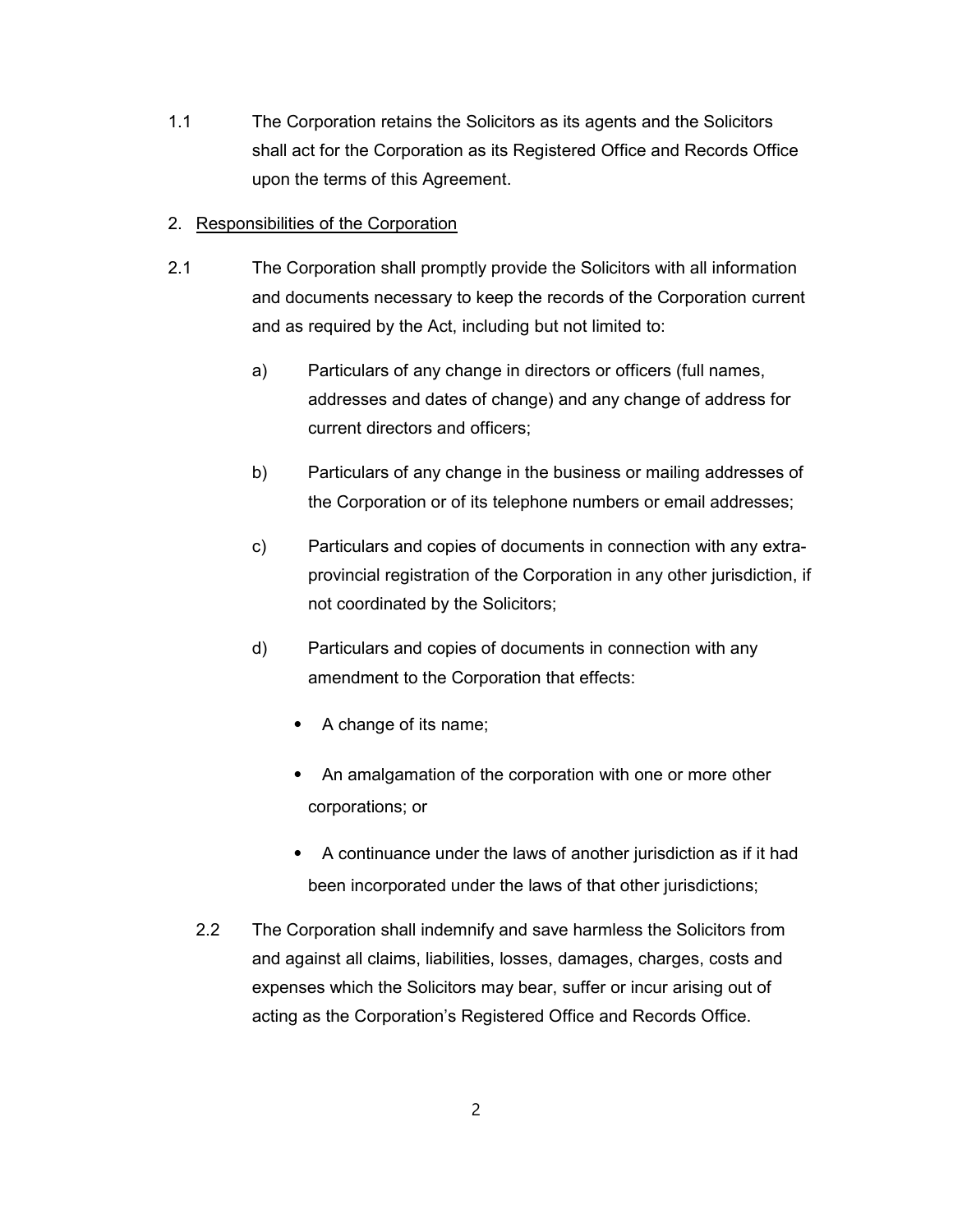#### 3. Responsibilities of the Solicitors

- 3.1 The Solicitors shall establish and maintain record of registration of the corporation in Saskatchewan and shall file the Corporation's records as and when received or prepared by the Solicitors.
- 3.2 The Solicitors shall re-address any mail received for the Corporation to its last known mailing address and return such mail to the post office.
- 3.3 If the Solicitors are personally served with any documents for the Corporation they shall forthwith send such documents to the Corporation by ordinary mail addressed to the Corporation's last known mailing address. The Solicitors shall not be obliged to respond to any such documents or appear in any court proceedings without further instructions from and agreement with the Corporation, but may ask the party serving such documents to permit sufficient time for the Solicitors to obtain instructions from the Corporation.
- 3.4 The Solicitors shall provide facilities for the examination and copying of the Corporation's records during normal business hours to those personal entitled to examine and copy such records under the Act. The Solicitors may charge all persons except directors and shareholders a reasonable fee for such examinations and copying. The Solicitors may charge to the Corporation's account a reasonable fee for all copies requested by its shareholders and directors. At the time of execution of this Agreement, the Solicitor's standard fee for photocopying is the rate of \$0.30 per page.
- 3.5 The Solicitors shall, each year, contact the Corporation via email or telephone requesting authorization to renew the Corporation. Upon authorization from the Corporation and payment of the Solicitor's account, the Solicitors shall file with the Registrar of Corporations, the Annual Return for the Corporation, and prepare written resolutions of the shareholders in lieu of an annual general meeting, and email or mail the same to the Corporation at its last known mailing address for signature and return.

3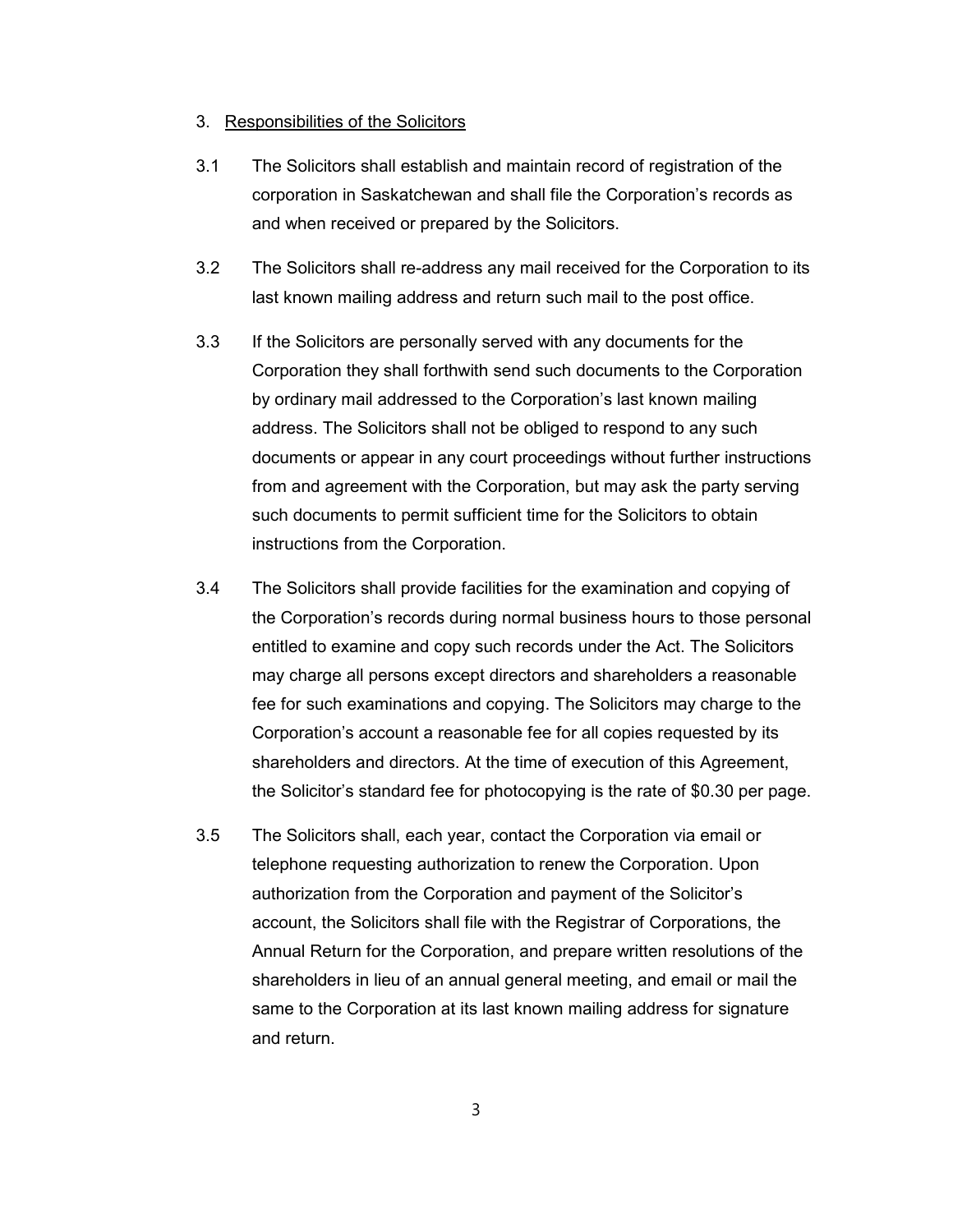- 3.6 If the Corporation is registered as an extra-provincial corporation in any other jurisdiction, the Solicitors shall complete and return any annual return and other noticed required by that jurisdiction upon receiving the same from the Corporation or its solicitors in that jurisdiction.
- 4. Remuneration
- 4.1 The Corporation shall pay to the Solicitors annually in advance such reasonable fees and disbursements as the Solicitors may charge for the services provided under this Agreement within 30 days of being invoiced therefor.
- 4.2 The Business Corporations Act of Saskatchewan requires that the Corporation file an annual return with the Registrar of Corporations before the last day of the month following the anniversary of the month in which the Corporation was registered. There is a charge, subject to change by the Corporations Branch for filing the Annual Return each year. Please note that Corporations Branch sends the annual return for renewal first to the mailing address of the Corporation (which may also be the registered office address). In the case the Corporation does not file the annual return on time, there is a three-month period in which it can file late by paying the late filing fee (fee subject to change). At this point in time, Corporations Branch will forward the annual return and final notice to our office Benesh Bitz & Company, 1630 Quebec Avenue, Saskatoon, SK S7K 1V7, registered office address in Saskatchewan. Should the Corporation fail to file its annual return, it will be struck from the Registry. There is a cost to restore the Corporation to the Registry which is currently \$265.00, subject to change. Therefore, it is important to maintain the registration of your Corporation. Our fee for services in regard to being the registered office, and to advising you of communications received by the registered office, and ensuring that the annual return is completed and filed, together with preparation of any annual minutes of directors and shareholders, is \$300.00 plus GST and PST and disbursements of approximately \$75.00 per year.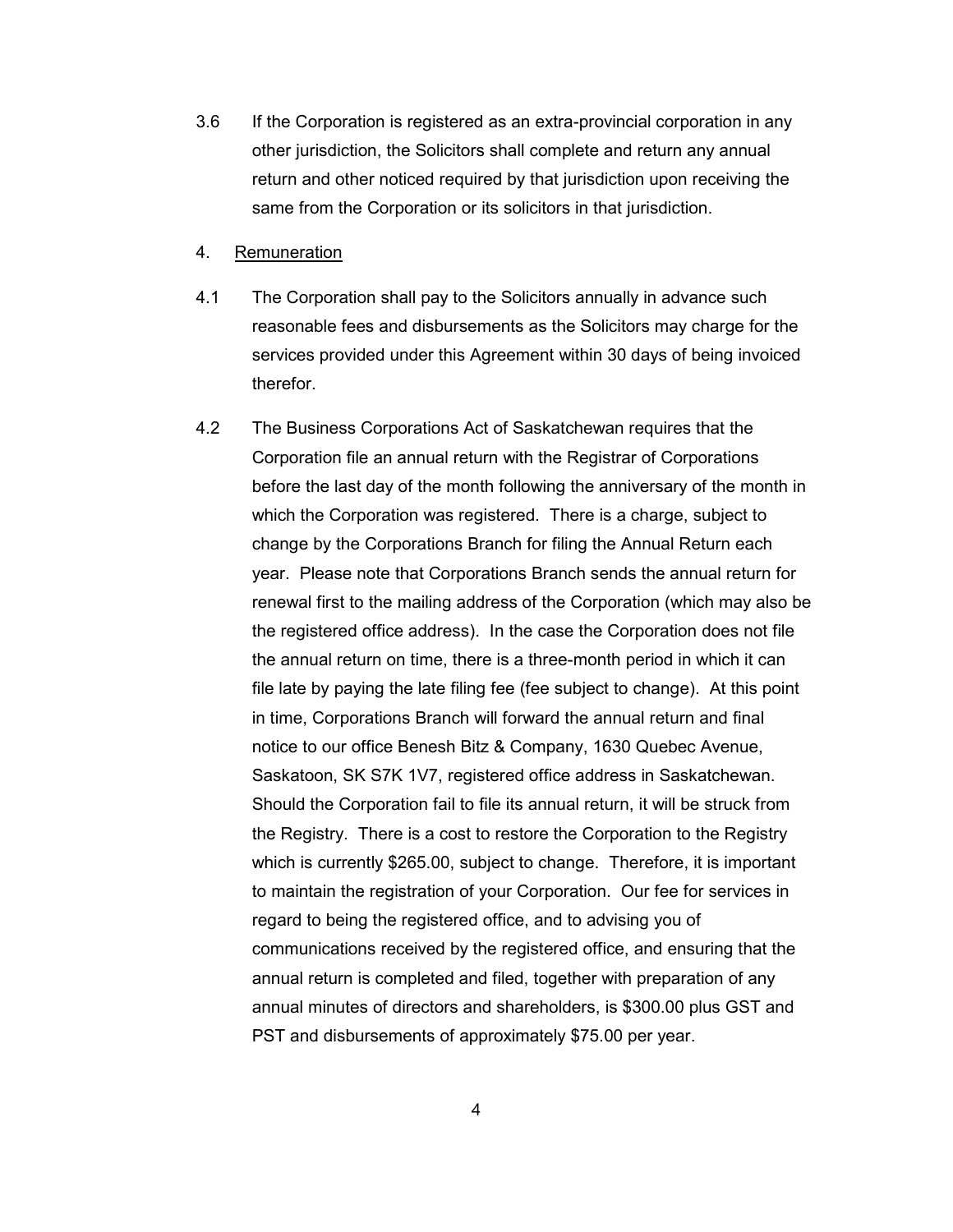- 4.3 The Solicitors may charge the Corporation such reasonable fees and disbursements for any additional services provided which are not covered under this Agreement where such services are requested by the Corporation or its agents, including:
	- a) Preparing certificates and certified copies of documents for the Corporation's bankers, accountants and others;
	- b) Preparing minutes of meetings or resolutions, other than in lieu of the annual general meeting, such as to declare dividends or change directors;
	- c) Preparation and filing of notices with the Registrar of Corporations, other than the Annual Return, such as notices of change of directors, officers or address.

## 5. Termination

- 5.1 Either Party may terminate this Agreement at any time without cause by giving 10 days advance written notice to the other.
- 5.2 If the Corporation fails to file a Notice of Change of Address with the Registrar of Corporations changing the Corporation's Registered office and Records Office address from the address of the Solicitors within 10 days of the termination of this Agreement, the Solicitors may file with the Registrar of Corporations of Notice of Change of Address changing the Corporation's Registered Office and Records Office address to the last known Saskatchewan street address of the Corporation, or if the Corporation has no Saskatchewan street address, to the last known Saskatchewan street address of any one of its directors, officers or shareholders.
- 5.3 Upon termination of this Agreement, the Solicitors shall deliver to the Corporation its Record Book together with any other documents or items properly belonging to the Corporation upon receiving:
	- a) A copy of a Notice of Change of Address filed with the Registrar